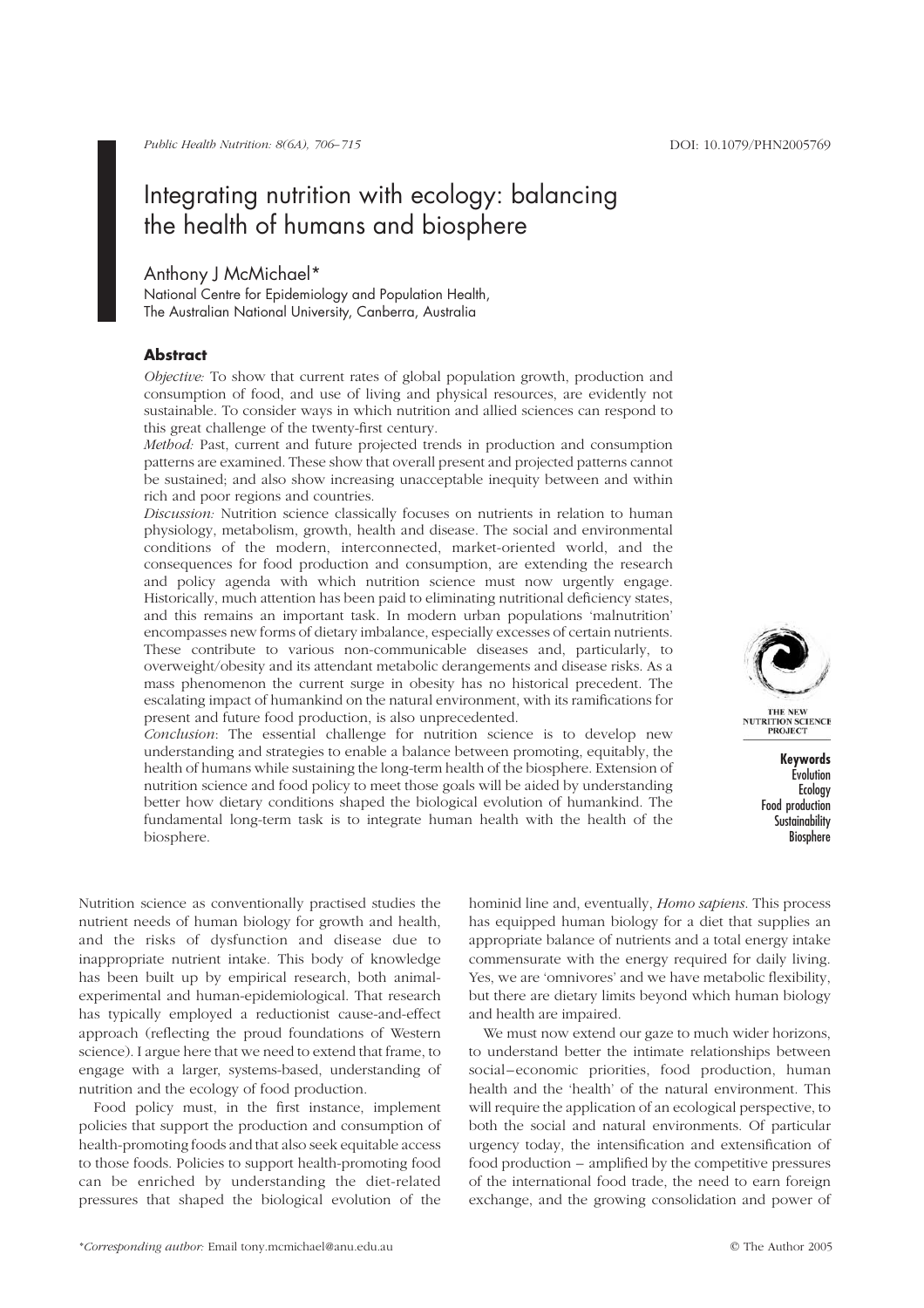Nutrition science and food policy classically focus on nutrients in relation to human growth, metabolism, health and disease. With increasing overnutrition in urbanising populations, nutrition research must embrace social and ecological dimensions. Meanwhile, world food production contributes substantially to our increasingly great and global impact on the environment. Both that impact and any related future regional declines in food yields will affect human health. Persisting inequities in access to food and good nutrition must also be addressed. The scope of modern nutrition science should therefore encompass both biomedical nutrition–health issues, and the wider challenges of achieving sustainable food production, greater equity in relation to food and nutrition, and good health prospects for future generations. The fundamental long-term task is to integrate human health with the health of the biosphere.

the food-producing industry – are doing increasing damage to the natural resource base. This perspective leads us away from the prevailing 'productionist' and 'lifesciences integrated' paradigms and towards the alternative 'ecologically integrated paradigm'<sup>1</sup> .

Throughout our agrarian history the balance between population size and food supplies has been subject to the precarious arithmetic of 'Malthusian' subsistence crises. Today, the imminent crisis is of a different ('post-Malthusian') and global kind: the limiting factor is not the rate of increase in production but the capacity of the food-producing systems to remain productive. Climate change, biodiversity losses, land degradation, water shortages and fisheries exhaustion pose new constraints at regional and global scales. Yet, given the ongoing increase in world population, along with rising consumer expectations, we may need to double food production by mid-century. Without some remarkable technical breakthroughs, applied in environmentally benign fashion, along with a shift towards healthier and less inputintensive diets, such increases may not be achievable on a sustainable basis.

#### Discussion

As global food production escalates to meet both population growth and rising consumer demand, and as terrestrial and marine food-producing ecosystems begin to show the strain of over-exploitation, food policy must engage with the fundamental need to achieve sustainable production of healthy diets. Most of the macroscopic analyses of current global trends concur in the view that, for at least the past quarter-century, humans have been living beyond Earth's capacity to supply, replenish and  $absorb<sup>2</sup>$ . Hence, we are not only living off the annual 'interest' (or 'dividend') available from nature, but we are also now eating into the planet's natural capital base. This presents a new category of threat to our future food security, well-being, health and survival. This is a

dimension of environmental crisis that could not have been foreseen by Thomas Malthus two centuries ago: his concern was with the limited rate of increase in food production; our modern concern is with a probable decline in productive capacity.

The task of achieving ecological sustainability is compounded by the formidable challenge of also achieving equity. In today's globalising world – wherein the rich –poor wealth divide persists and, on some measures, is worsening<sup>3</sup> – food policy must also address the complex issue of equity, both within populations and between producer and consumer populations. Sen has written about the issue of disparities in access, or 'entitlement', to food, as a manifestation of socialeconomic inequity<sup>4</sup>. Without fairness in access to food, we increase the probabilities of social disorder, conflicts and exacerbations of terrorism – and iron-fisted responses to it. In addition to economic and social inequities, the issue also encompasses the environmental dimension. For example, as discussed later in this paper, global climate change poses a much greater risk to food yields in tropical and sub-tropical countries than in the generally wealthier temperate regions of the world.

The emerging global environmental predicament in relation to food, water and the natural ecological resource base coincides with a recent growth of interest in understanding human evolutionary origins. This interest has been partly stimulated by the increasing flow of field discoveries revealing more of the hominid evolutionary odyssey. But, more than that, it reflects a fascination with understanding the origins of Homo sapiens and how this species relates to the natural world. This is the culmination of Charles Darwin's dislodging of Man from a self-claimed pedestal that had set humans apart from the rest of that natural world.

Over the past two decades there has been a growing interest in learning about the palaeolithic diet (from fossilised bones and their elemental fingerprints, and by back-projection of the diets of today's hunter-gatherers),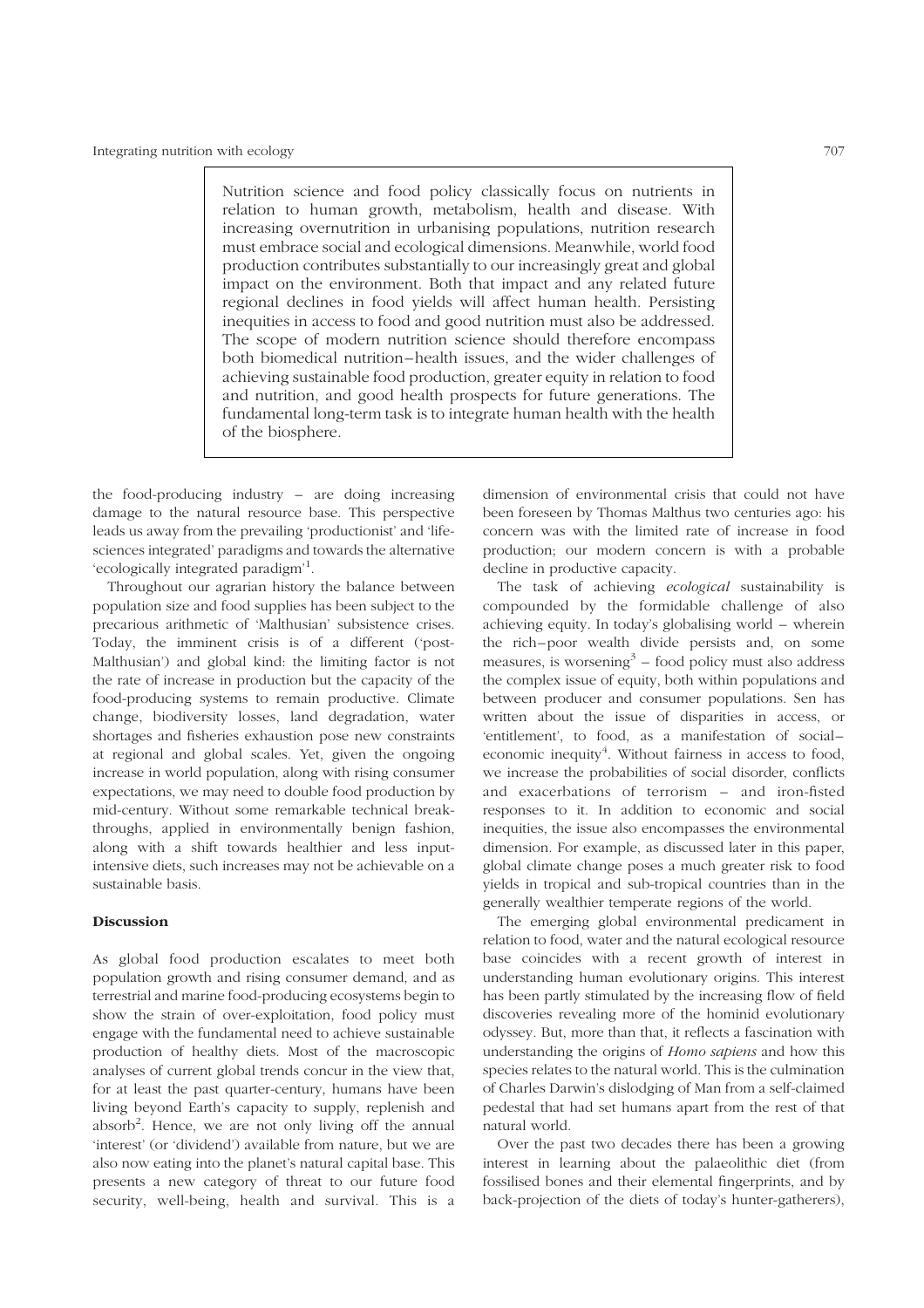and in understanding how those ancient diets shaped aspects of human biology<sup>5</sup>. Hence, for example, the idea of the 'expensive tissue' trade-off<sup>6</sup>. This hypothesis argues persuasively that, as mostly plant-eating australopithecines evolved into sometimes-meat-eating early Homo species and then into frequently-meat-eating later Homo species, so an evolutionary trade-off became possible between bowel and brain – both of them being very energy-intensive organs. As the need for a large colonic fermentation chamber receded, so there emerged the expanded possibility for a larger, self-aware, abstractthinking and planning brain. But for that trade-off I would not be writing this paper, and you would not be reading it.

Viewing within these widened horizons, nutrition science and food policy should now apply an integrative approach to understanding health-optimising diets and to the complex ecological task of achieving effective, sustainable, food production. In order to achieve a world nutritional state that is health-supporting, equitable and ecologically sustainable, we can learn much from consideration of the interplay between the evolutionary, environmental and ecological realms. But, more important, an understanding of this interplay is a prerequisite to effectively extending the scope of nutrition science and its capacity for collaborative research engagement.

# Nutrients, human (evolutionary) biology and disease risks

Animal life on Earth illustrates, in non-subtle fashion, evolutionary opportunism. Plants obtain nutrients from the soil (or aqueous solutions of it) and energy from the sun. Animals then obtain nutrients and energy by eating plants (herbivores) or other animals (carnivores) or both (omnivores). This interdependent system, underwriting all survival, growth and reproduction, has worked for several billion years, during which the environmental demands of plants and animals have been confined to the immediately available natural supplies. Earth's organisms have survived, thrived and speciated while living off nature's 'interest' – that is, the flows (not stocks) of nutrients and energy available from the biosphere on a continuing basis.

Human ecology over the past 20 000 to 40 000 years has increasingly ventured beyond the confines of this natural system, as cultural and technological developments have supplemented basic human biological and demographic attributes. As with all species, humans tend to expand to the limit of the local environment's 'carrying capacity'. However, humans, uniquely, have found ways to greatly expand that capacity. The story of human food acquisition and production has repeatedly entailed excessive exploitation of the natural resource base, leading to megafauna extinctions, deforestation, soil erosion, salination, water shortages, biodiversity losses (including, now, fisheries depletions), and mobilisation of infections into human populations. Aboriginal Australians, for example, used

#### 708 AJ McMichael

fire for thousands of years to remodel the landscape, clearing away undergrowth and opening up woodland in which animals thrived  $-$  and became easier prey<sup>7</sup>. Via this protracted process, over several millennia, many species of plants and large mammals became extinct.

As human numbers have increased, and as agriculture has widely replaced foraging and hunting, efforts to expand the human-carrying capacity of local environments have tended to become less sustainable. Hence the many historical examples of local ecological declines causing societies to collapse – such as those of Mesopotamia, the Indus Valley, the Mayans, the Anasazi (south-west America), the West Vikings and Easter Islanders<sup>8</sup>. The fratricide in Rwanda in 1994 may have reflected land pressure and food shortage in a fastgrowing population of 8 million reliant on an environmental carrying capacity of approximately 6 million<sup>9</sup>.

There are two types of tension between human evolutionary origins and the later consequences of cultural evolution. The first tension is discussed above: throughout history we humans have tended to push local foodproductive capacity to and beyond sustainable limits. The second tension results from our having developed diets with nutrient and energy profiles that differ significantly from those of the palaeolithic diet and which thus pose risks of biological dysfunction and impaired health. The modern rise of obesity as a mass phenomenon in urban populations is a striking example of this second tension. Put simply, it reflects a ratio of energy intake to energy expenditure that differs greatly from that of our huntergatherer and subsistence farmer forebears. The modern rise of dental decay in children and young adults reflects a large and sustained intake of simple sugars at levels that were just not available in ancestral diets.

Certain more complex examples can help us understand why some populations are better equipped, by evolution, to handle a particular change in diet than are other populations. For instance, with the diffusion of modern processed foods into many cultures and the associated rise of obesity, a divergence has become evident between the various major regional populations in their rates of type 2 diabetes and levels of insulin resistance. Weight for weight, populations of European origin have lower rates of glucose intolerance and diabetes than do other populations (Amerindians, Polynesians, Chinese, Australian Aboriginals, Africans and South Asians). This probably reflects, at least partly, a regional divergence in population genetics due to the different timings and types of agrarian transitions (especially the resultant change in sugar content and glycaemic index) that have occurred around the world, independently of one another, during much of the past  $11\,000$  years<sup>2,10</sup>.

That this type of genetic divergence can occur within such a time-span is supported by various other examples of human evolution that have occurred within several thousand years in response to the oft-intense selection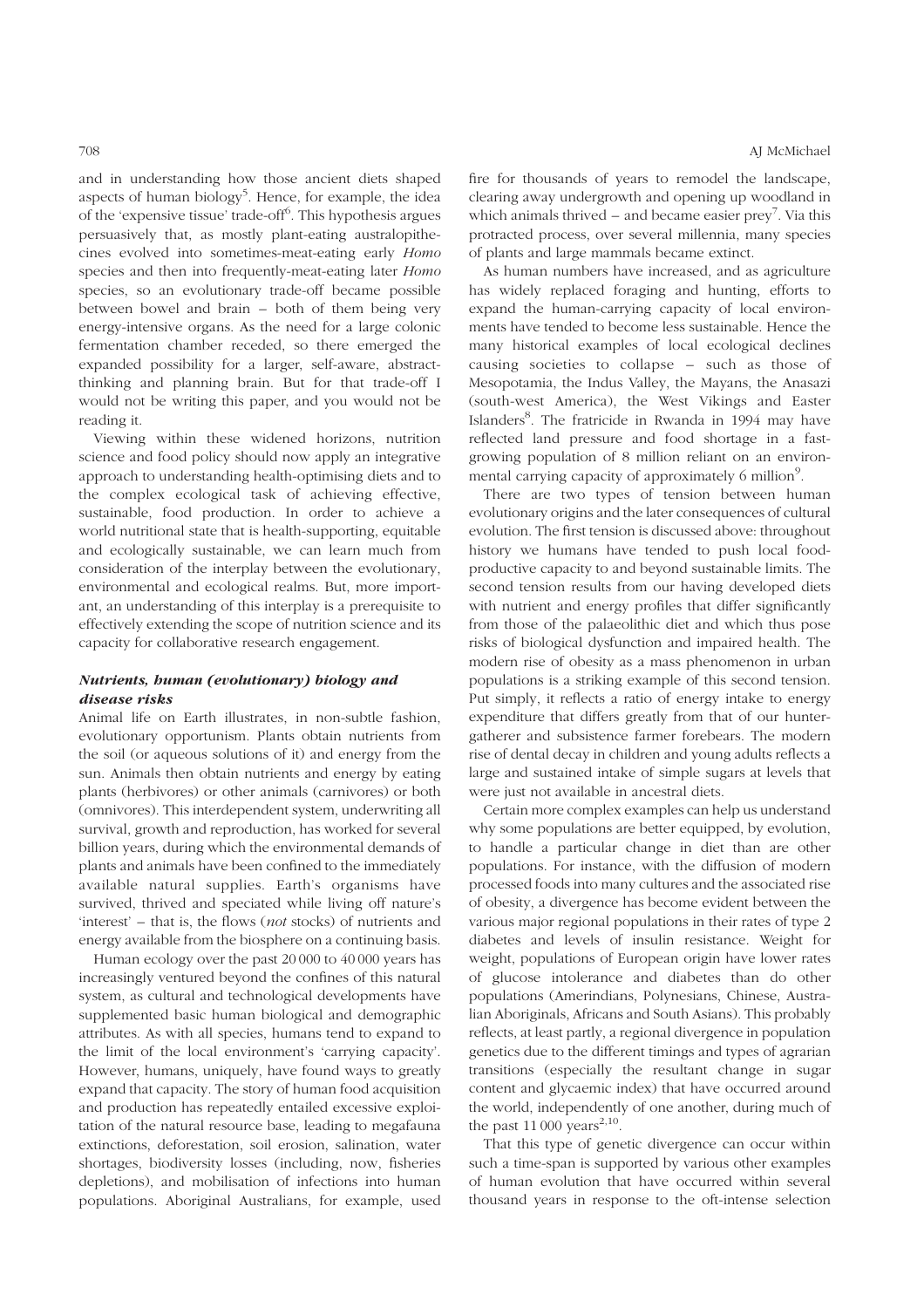

Fig. 1 Comparison of the nutrient profile of the palaeolithic hunter-gatherer diet (estimated) with that of the modern Western diet. (From McMichael<sup>2</sup>, p. 134)

pressures of diet and infectious disease. They include sickle-cell anaemia, thalassaemia, lactose tolerance and gluten enteropathy (coeliac disease) – the last two also reflecting regional differences in prevailing diets $^{11}$ .

There have been great changes in nutrient profile between the palaeolithic diet consumed by archaic and modern Homo sapiens over the past several hundred thousand years and that of today's societies. The main dietary differences are shown in Fig. 1, which draws on several sources $^{2,12}$ . We can also note several other major differences. First, the average duration of breastfeeding differs by an order of magnitude between hunter-gatherer and modern Western cultures – approximately 3 years versus  $3-4$  months, respectively<sup>13,14</sup>. Second, huntergatherers typically eat over 100 different plant species, many of them seasonally, while the usual agrarian diet contains only  $10-15$  species of plants<sup>15</sup>.

Whatever moral or health-related views one holds about carnivory, it is clear that most hunter-gatherer populations (with their bigger brains and more compact colons, acquired over the past 1–2 million years) consumed much meat. Indeed, meat intake often accounted for up to twothirds of daily energy intake, and provided a high-grade nutrient source. Modern diets contain less meat and more total fat and carbohydrate (which, further, is increasingly weighted towards simple sugars). Dietary fibre, salt, trace elements and vitamins all display marked differences, towards levels that we would now associate with increased risks to health.

There has been a very important health-related debate about dietary fat intake, blood lipids and the risks of disease (especially cardiovascular disease and cancer). This scientific debate, over the past four decades, has become increasingly sophisticated and complex. Only in its latter stage has it looked beyond conventional empirical evidence to consider what might also be learnt from human biological evolution. This is illustrated further via the example of 'fish oils' in Box 1.

The domestication and then selective cultivation of wild cereal grasses evolved over several thousand years (at a time when climate and environment were changing, postglaciation). The fossil evidence indicates that, as early farming and settled living became an integral part of human ecology, the stature of these early agrarians decreased by around 5 cm relative to their immediate hunter-gatherer predecessors $15$  – although there are inconsistencies in the available data $16$ . Apparently, biological growth potential was no longer being realised, either because nutrient and energy intakes in the pre-adult life of these early villagefarmers were inadequate or because of the growthretarding effect of childhood infections. Analysis of bones suggests that dietary inadequacy and some specific nutrient deficiencies were largely to blame.

Over the ensuing millennia further loss of stature occurred, such that by the early Bronze Age, around 4500 years ago, agrarians were approximately 12 cm shorter than their genetically similar hunter-gatherer ancestors. Interestingly, modern Western populations are only just now regaining that ancestral palaeolithic stature, having gained up to  $10 \text{ cm}$  in the last two, better-fed centuries<sup>2</sup>. (However, tall as we might now be, we are now paying another price, in later adulthood, for the dietary abundance and accompanying nutrient imbalances of the modern diet.)

The argument about the evolutionary fit between human biology and the palaeolithic diet does not necessarily mean that the modern diet is generally hazardous to health. Undoubtedly, the modern diet poses many well-documented risks to health, especially through its contributions to the 'degenerative' diseases of later adulthood. But it also confers benefits, particularly the two that follow.

First, food production in the world's high-income societies is now more resilient against the vicissitudes of nature: food insecurity has largely disappeared in those populations, and famines have not occurred in Western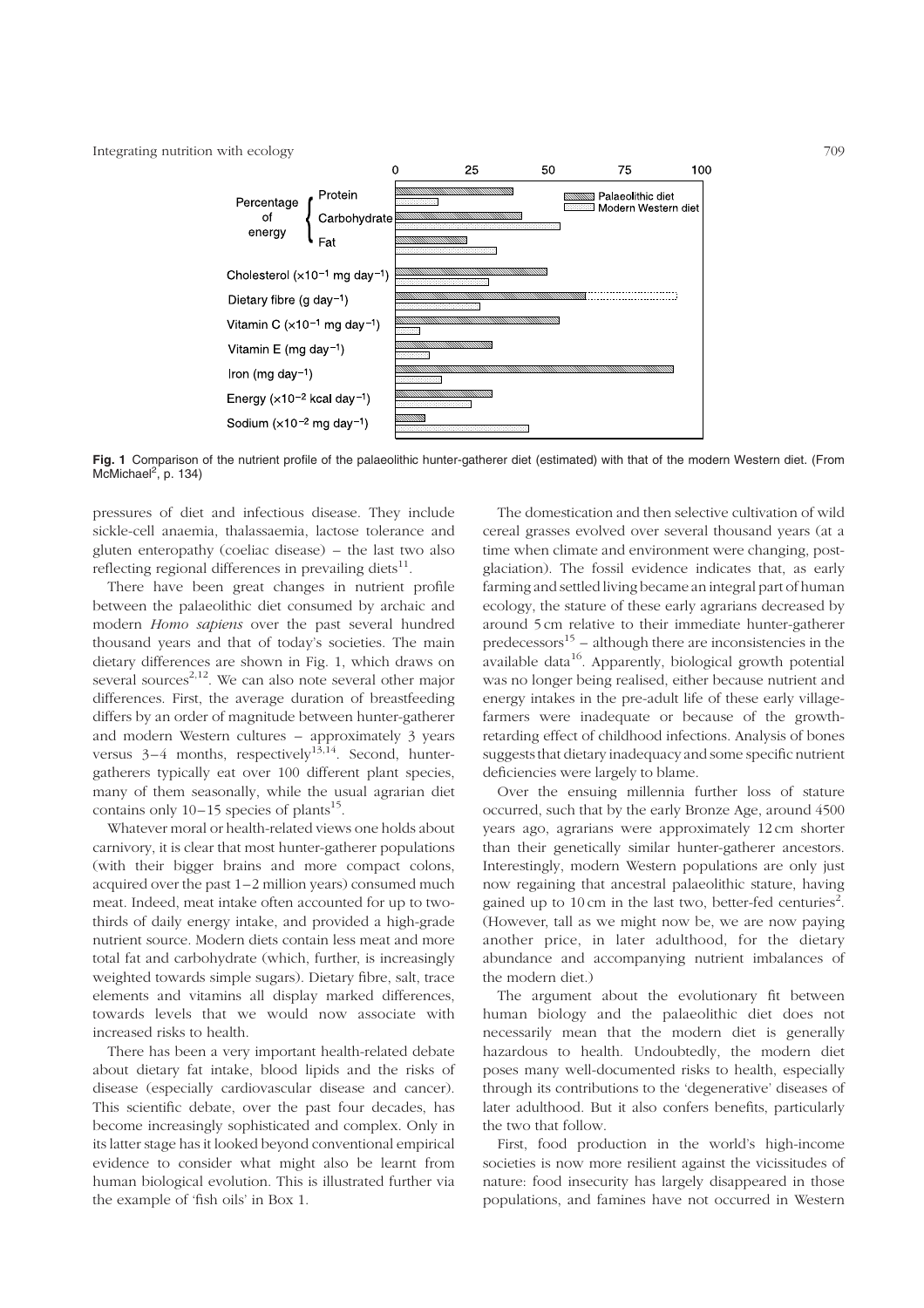societies for 150 years. The introduction into Europe of the potato, from South America, around four centuries ago provided an additional, relatively environmentally resilient, buffer against food shortages.

Second, relatedly, modern trading patterns and levels of wealth enable year-round supplies of health-benefiting fruits and vegetables. For example, the inter-seasonal variation in vitamin C intake varies little in the UK, but in the 1980s and 1990s it still varied six-fold in some Eastern European populations that were not yet integrated into the pan-European (and beyond) food trade<sup>17</sup>.

# Trends in world food production

Total food production has almost tripled since the 1960s, while the world population has approximately doubled. This has mostly resulted from gains in cereal grain yield, including improved grain yields achieved via the Green Revolution. This has depended on higher-yield 'dwarf' strains and more intensive inputs of energy and chemicals – although those inputs have often been at the expense of soil loss and damage and depletion of water resources. Meanwhile, globally, the annual rate of expansion of cropland has declined, and around the world little additional good land remains to be recruited. Globally,

# Box 1 – Omega-3 fatty acids: the rediscovery of an ancient, human biology-attuned nutrient

The many – and seemingly magical – health benefits of 'fish oils' can be much better understood within an evolutionary framework. Animal experimental studies and human epidemiological studies have shown that these unsaturated long-chain fatty acids (eicosapentaenoic acid and docosahexaenoic acid) have beneficial effects on blood lipid profile (raising the level of highdensity lipoprotein cholesterol – the 'good' cholesterol), blood clotting tendency, blood pressure, cardiac muscle rhythmic stability (against oxygen deprivation), insulin resistance and aspects of immune system function (e.g. apparently lessening the risks of childhood asthma) $1-3$ . They are also known to be beneficial to infant and child brain growth and maturation, and may contribute to brain function and durability in adults.

Despite the popular name 'fish oils', the unsaturated long-chain omega-3  $(n-3)$  fatty acids are widespread in plant foods (e.g. walnuts and flax seeds) and in the meat of game animals, as well as in fish and other seafood. They, plus the unsaturated  $n-6$  fatty acids (mostly from plant sources), were much more prominent in the diet of our hunter-gatherer forebears than were saturated fats. In that palaeolithic diet, there were approximately equal amounts of the  $n-6$  and  $n-3$ fatty acids. Today, the dietary ratio of  $n-6$  to  $n-3$  fatty acids varies greatly. This is well illustrated by the the average per-person total calorie production has, so far, increased a little faster than has population size, much assisted by expansion of calorie-dense oil crops.

On any reasonable ecological analysis, however, there must be limits (at least in the absence of remarkable Great Leaps Forward in food production methods). Some commentators now wonder if we are starting to see evidence of over-use of agro-ecosystems for grain farming. Improvements in yield, especially for cereal grains, have slowed over the past decade<sup>18-20</sup> and, globally, the annual increase in grain harvest has been falling behind annual population increase during 1996–2003 ([Fig. 2](#page-5-0)). Cereal grains (rice, wheat, maize) are an important index of food adequacy since, worldwide, they account for around half of all food energy. While much grain is consumed directly, an increasing proportion (currently about one-third) is consumed via its rather inefficient conversion to meat (chicken, pork and, especially, beef), eggs and dairy products (see Box 2).

The downturn during 1996–2003 is undoubtedly multicausal. The main likely contributors include the switch from growing grain to other crops in some regions, government-subsidised idling of grain-farming land in the

following approximate ratios: Western societies  $= 9:1;$ Japanese  $= 3:1$ ; Inuit (Eskimos) and other huntergatherers  $= 1:1<sup>4</sup>$ 

. Human groups were never far from waterways or coasts and much migration is likely to have occurred along rivers and around coastlines. Archaeological studies indicate that aquatic foods were more prominent in the palaeolithic human diet than was previously thought. During most of hunter-gatherer existence, diets must have contained substantial unsaturated  $(n-3)$  fatty acids from aquatic foods, game animals, seeds and nuts. We can reasonably conclude, then, that human biology is evolutionarily well attuned to these  $n-3$  fatty acids.

# References

- 1 British Nutrition Foundation.  $n-3$  Fatty Acids and Health, Briefing Paper. London: British Nutrition Foundation, 1999.
- Schmidt EB, Skou H, Christensen J, Dyerberg J.  $n-3$ fatty acids from fish and coronary artery disease: implications for public health. Public Health Nutrition  $2000; 3: 91 - 8.$
- 3 Franco OH, Bonneux L, de Laet C, Peeters A, Steyerberg E, Mackenbach J. The Polymeal: a more natural safer and probably tastier (than the Polypill) strategy to reduce cardiovascular disease by more than 75%. British Medical Journal 2004; 329: 1447– 50.
- 4 McMichael AJ. Human Frontiers, Environments and Disease. Cambridge: University Press, 2001.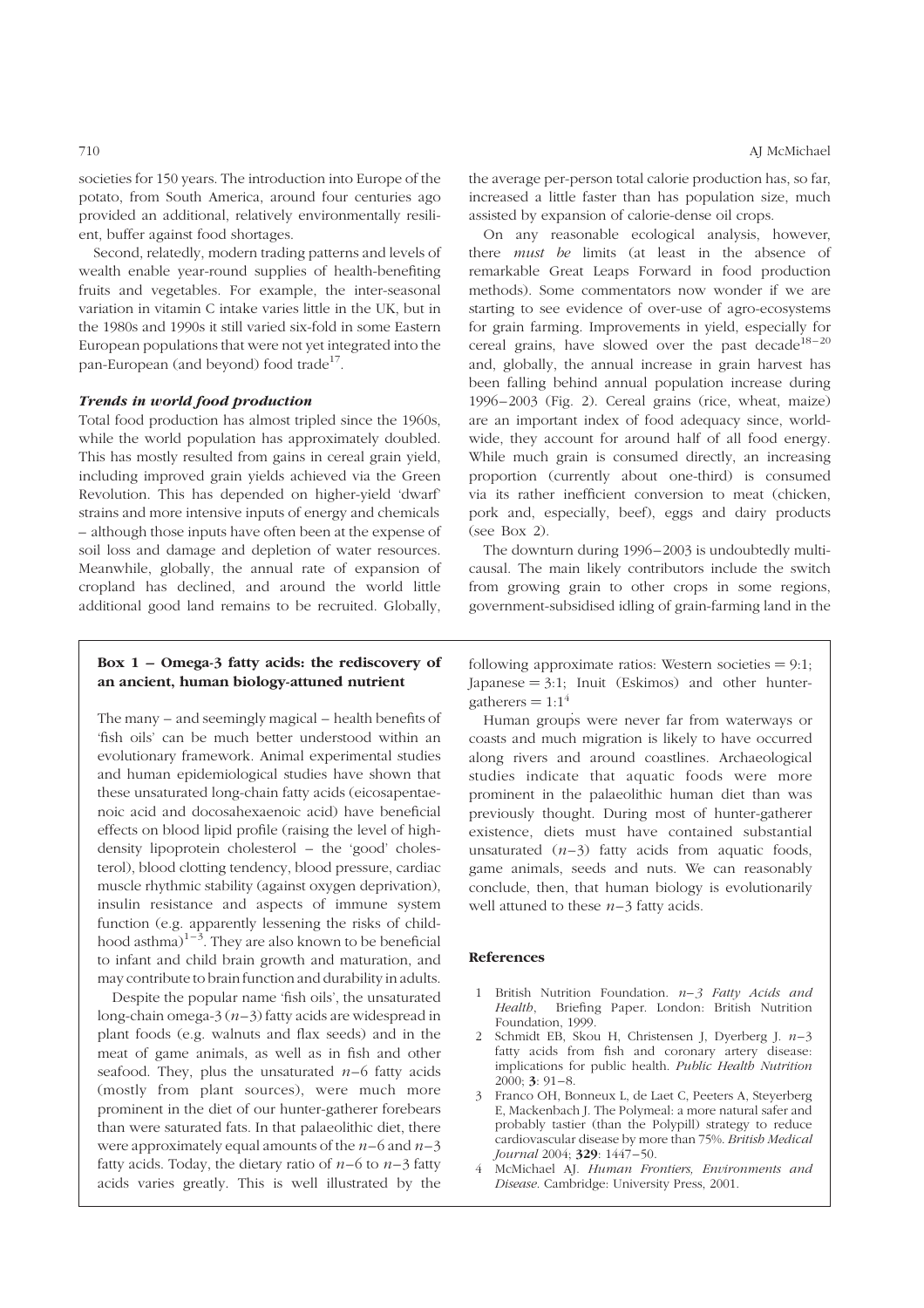<span id="page-5-0"></span>

Fig. 2 Global per capita grain and soy production, 1961–2003. Peak production occurred in 1985. Since then the decline in per capita grain production has been partly compensated by increased soy production. Soy is an increasingly important form of animal feed. (Source: Butler, see Fig. 4.3 in ref. 1.) (Note: preliminary figures for grain-plus-soy in 2004 indicate a rebound, perhaps to around the 1997–8 level.) Raw data from the Food and Agriculture Organization and United Nations Population Division

USA and some European countries, the downturn in agriculture in Russia and other former USSR countries since 1990, the widespread decline in soil fertility and productive land area over the past several decades<sup>18</sup> and, perhaps, the early impacts of climate change, particularly by affecting soil moisture and temperature-dependent photosynthesis (see also below)<sup>21</sup>.

### Trends in food availability: equity issues

In hunter-gatherer societies food is typically procured locally and is then consumed promptly, via sharing, since there is little opportunity for storage. However, since the advent of agriculture humans have generally done better at producing than sharing food: poverty and food insecurity have burdened most of humankind in settled agrarian-based societies throughout history. While the proportion of hungry and malnourished people in the world is slowly declining, in absolute terms there remain an estimated 840 million undernourished people<sup>22</sup>. Of these,  $95%$  are in middle- and low-income countries (and around 60% of these are in Asia). Meanwhile – seemingly a distasteful irony – the prevalence of obesity is now increasing in middle-class urban populations everywhere.

There has been a recent increase in the maldistribution of global dietary energy intake. Figure 3 shows that the distribution in the 1990s had become more unequal than in the 1980s. The distribution for the 1990s is more obviously bimodal (with a strong peak in the proportion of persons with low intake, around 2000 kcal daily) than in the 1980s, when the distribution was 'flatter'.

An important question here is whether this re-emerging international maldistribution is related to the impending limits to continued gains in productivity (as hinted at by Fig. 2, indicating a recent decline in per capita production of grains), the latter occurring because of a combination of climatic, ecological and social factors. Indeed, the world's



Fig. 3 Distribution of per capita dietary energy by decade. Note the bimodality of the 1960s and 1970s distributions. The 'flatter' pattern of the 1980s distribution indicates that more of the world population was being fed adequately. However, the 1990s distribution reverts to the earlier bimodal pattern of 1960s and 1970s. (Source: adapted from Wang et al.<sup>23</sup>)

poor appear to face a double penalty: first, there is reduced grain per person, and, second, more of this reduced per capita supply is being fed to animals (i.e. used as 'feed', not 'food').

Together, these factors provide a plausible explanation for the recent shift to a more unequal, bimodal, distribution of daily per capita dietary energy, in Fig. 3 – and, if correct, this trend may worsen during this current decade. Further, it is likely that little of this extra (grainfed) meat is consumed by the poor. In fact this extra meat production may also harm the poor, by reducing the price of factory-farmed meat such that small-scale meat producers cannot compete (C Butler, personal communication).

# Environmental stresses and sustainable food production

By definition, agriculture alters ecosystems and the biogeophysical environment. In the views of some commentators, ongoing trends in agricultural activity may cause more global environmental damage over coming decades than will 'new' changes such as global climate change<sup>24,25</sup>. Already, approximately one-third of the world's fertile soil is moderately or severely damaged by erosion, salination, water-logging, chemicalisation, loss of organic material and compaction<sup>26,27</sup>. The spread of irrigation typically exacerbates salination and waterlogging. It is also depleting many of the world's great aquifers (fossil water), and this now poses looming problems in Northern China, the American Midwest and Northwest India.

The chemicalisation of soil and waterways will increase, especially as the use of nitrogenous fertiliser (and other anthropogenic sources of biologically active, 'fixed', nitrogen) increases. This process contributes to soil acidification and raises nitrate levels in ground, surface and coastal waters $^{26,28}$ . Nitrogenous fertilisers also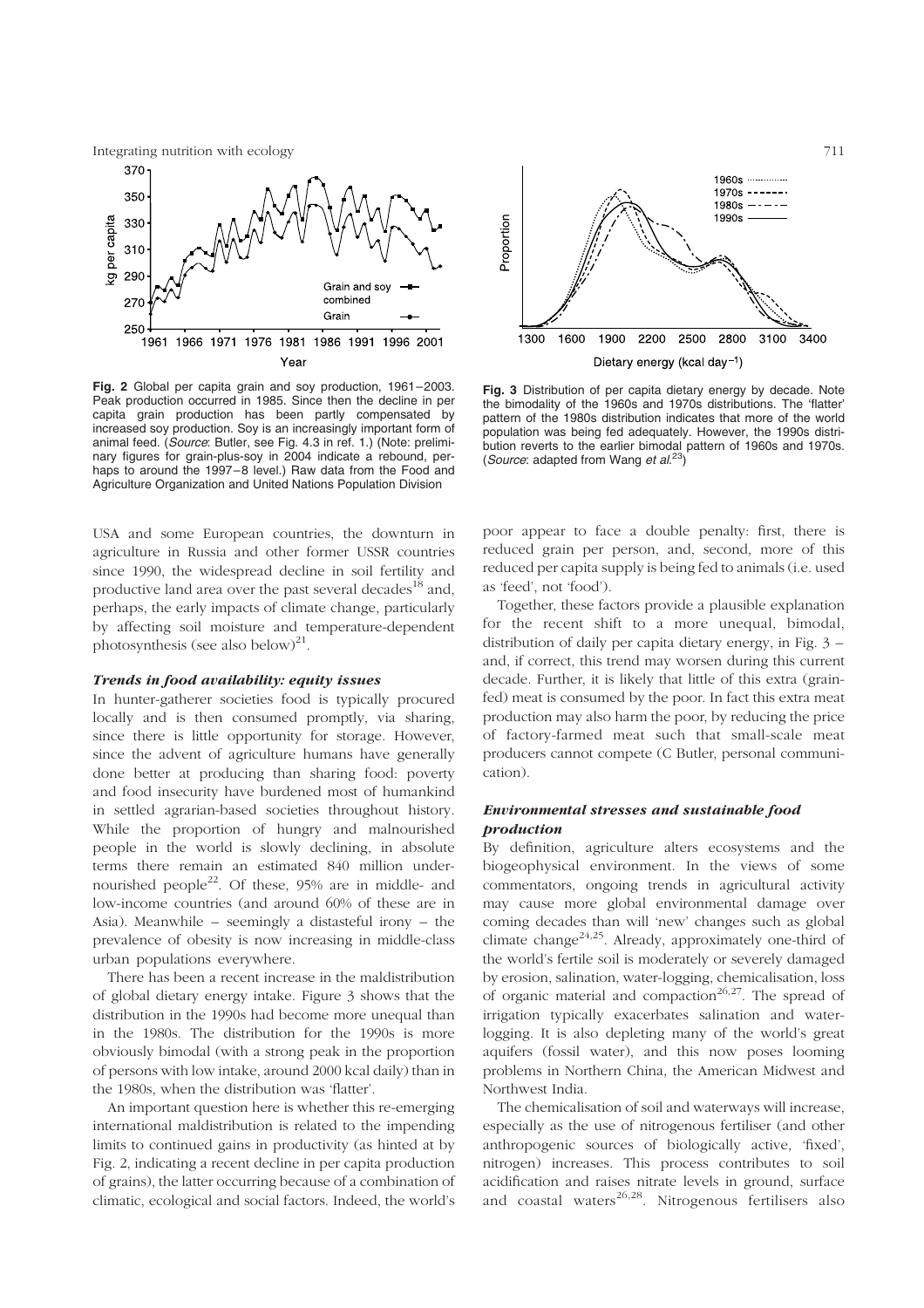### Box 2 – Sustainable livestock production

The domestication of animals as a food source, millennia ago, made them easier to catch and kill, and to exploit their reproductive cycle (eggs and milk). This greatly helped to ensure supply. But human culture and technology rarely stand still and, under the modern stimuli of industrialisation and competitive free-trade, the breeding and growing of livestock have much intensified. This generates four major problems: first, seriously impaired animal welfare, including heightened disease incidence; second, heightened pressures on the environment; third, substantial energy losses due to the diversion of cereal grains from humans to animals; and fourth, diverse (and often unexpected) risks to human health. The latter include the generation of antibiotic-resistant bacteria and the mobilisation of infectious disease agents (e.g. new influenza virus strains and other avian viruses from pig–duck–human contacts in Southern China and high-density chicken farming in Southeast Asia<sup>1</sup> and the UK's 'mad cow disease' episode and consequent variant Creutzfeldt-Jakob disease in humans $^{2}$ ).

Globally, as the per-person production of cereal now appears to be declining, the per-person production of meat is continuing its four-decades-long 60% rise<sup>3</sup>. Meat is widely viewed as a desirable, high-quality component of diet, and hence an increase in meat consumption is a central feature of the 'nutrition transition'<sup>4</sup> . However, producing sufficient, not to mention excessive, meat for a future global urban population of 5–6 billion poses major challenges to environmental sustainability.

#### Industrial animal production

Modern 'industrial' meat production requires very high inputs of energy, water, cereal grains and ('growthpromoting') antibiotics, and it does much damage to local environments (effluent, chemical runoff) while also contributing to global climate change (via methane release from livestock, from both ends). In Australia, where the English culinary culture was transplanted two centuries ago without reference to local environment, cattle and sheep farming has done widespread damage to soils, pastures and waterways. It would be both environmentally beneficial and health-promoting if those cloven-hoofed domesticates were substantially replaced by kangaroos (a plentiful source of low-fat meat)<sup>5</sup>.

The statistics for food-energy losses and water requirements for production of feed-lot and factoryfarmed livestock are impressive<sup>3,6</sup>. To produce  $1 \text{ kg}$  of feed-lot beef requires around 9 kg of cereal grain (e.g. corn); for pork the approximate ratio is 4:1, for chickens 2:1. Beyond those statistics is the issue of who bears the losses. The answer is that they are mostly borne by poorer populations in lower-income countries striving to generate foreign exchange by exporting feed-grains – rather than growing foodgrains for local consumption.

Events in East and Southeast Asia in recent years have highlighted some other health-endangering aspects of the rearing, capture and sale of animals for food. For millennia, small farms accommodated mixed species living closely with humans – goats, pigs, cattle, ducks, geese, chickens, and perhaps a water buffalo or a donkey – and accordingly there was much animal-toanimal and animal-to-human transfer of (often novel) infectious agents.

#### Danger of infection

As mentioned above, the widespread duck-pighuman small-farm complex in Southern China is implicated in the generation of variant influenza virus strains. Cross-infection also occurs when animal species are raised separately but are sold together in the market place. The 1997 outbreak of avian influenza in Hong Kong occurred in mixed markets, where live chickens, quail and ducks were stacked together in close quarters with humans<sup>7</sup>. The liking, widely evident in that part of the world, for eating exotic animal species also exacerbates the risk of exposure to infections not previously encountered. Indeed, this situation probably triggered the severe acute respiratory syndrome (SARS) epidemic, in which (wild) palm civet cats, traded across national borders, were the prime suspect as the source of the new corona virus that caused  $SARS<sup>1</sup>$ .

#### References

- 1 Weiss R, McMichael AJ. Social and environmental risk factors in the emergence of infectious diseases. Nature Medicine 2004; 10: S70-6.
- McMichael AJ. Bovine spongiform encephalopathy: its wider meaning for population health. British Medical Journal 1996; 312: 1313-4.
- 3 Tilman D, Cassman KG, Matson PA, Naylor R, Polasky S. Agricultural sustainability and intensive production practices. Nature 2002: 418: 671-7.
- 4 Popkin BM. The nutrition transition in the developing world. Development Policy Review 2003; 21: 581-97.
- 5 Flannery T. The Future Eaters. Chatswood, NSW: Reed Books, 1994.
- McMichael AJ. Planetary Overload: Global Environmental Change and the Health of the Human Species. Cambridge: Cambridge University Press, 1993.
- Webster  $RG$ . Wet markets a continuing source of severe acute respiratory syndrome and influenza? Lancet 2004; 363: 234 – 6.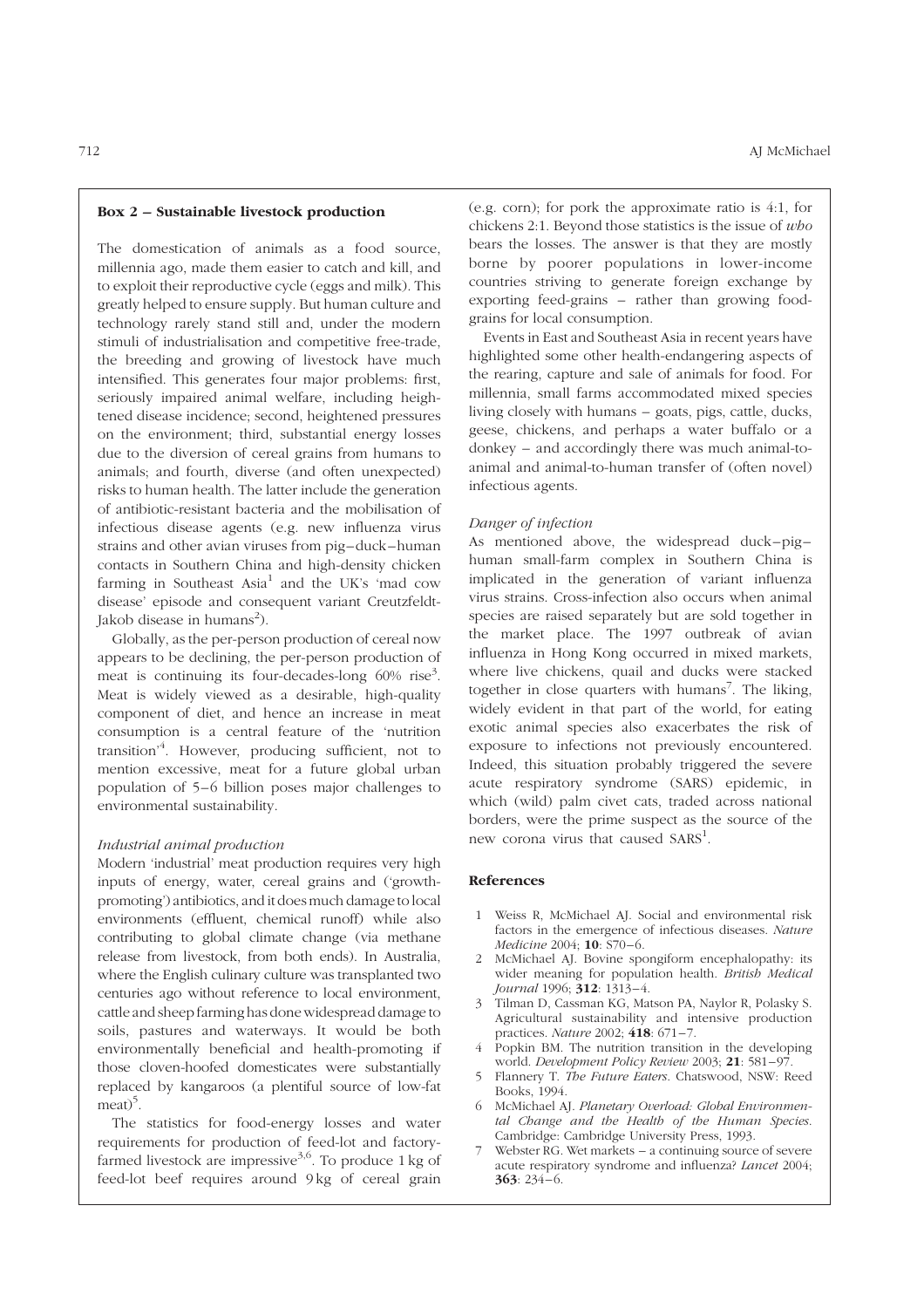increase the soil emission of nitrogen oxides, resulting in an increase in the formation of ozone in the lower atmosphere – an air pollutant that has adverse impacts on human cardiorespiratory health, crops and natural ecosystems. Around one-third of the world's cereal crops is exposed to damaging levels of ozone in the view of Tilman and colleagues $^{27}$ .

Various of the global environmental changes now becoming evident are likely to affect food production (see Box 3). In addition to climate change, the other incipient large-scale environmental changes that would affect food production include the accelerating loss of biodiversity (with knock-on effects on crop and livestock pest species), changes in several of the great elemental cycles (nitrogen, sulphur and phosphorus), and land degradation and freshwater shortages caused by expanding agricultural, pastoral and industrial demand. Further, many of these processes will interact with one another. For example, crop infestations by pests may be amplified by changes in climatic conditions, weakened photosynthesis and plant biology due to increased soil micronutrient deficiencies and ambient ultraviolet irradiance, the depletion of predator species, and water shortages.

Given that we *must* find ways to produce more food, there is a fundamental question as to whether this will rely primarily on gains in yields or on increases in the land area farmed<sup>29</sup>. In the view of Tilman *et al*.<sup>27</sup>: 'crop and livestock production must increase without an increase in the negative environmental impacts associated with agriculture, which means large increases in the efficiency of nitrogen, phosphorus and water use, and integrated pest management that minimizes the need for toxic pesticides. In reality, achieving such a scenario represents one of the greatest scientific challenges facing humankind...'. The results of one recent study suggest that farming, at lower yield levels on more cropland, is a greater threat to bird species (the best known taxon for monitoring biodiversity) than is intensive high-yield farming on less land. Currently the adverse biodiversity impacts of lower-yield farming look set to increase, especially in middle- and low-income  $countries<sup>30</sup>$ .

To provide sufficient food for a forecast population of 8– 9 billion people by 2050 will probably require both strategies: the intensification of agriculture, and the recruitment of more land (with inevitable loss of other, non-food-producing, ecosystem services). Since both the intensification and expansion of agriculture also increase the risks of various known and newly emerging infectious diseases, consideration of population health would improve policies about future agricultural policies and practices.

The promise of genetically modified (GM) food species, while potentially great, remains clouded by unresolved uncertainties about the genetic, nutritional and ecological consequences. The genetic modification of food species

(an intrinsically very clever achievement of our bigbrained species) should be a co-operative public –private partnership, with agreed environmental, social and public health objectives. Priority should be given to nutritional needs in food-insecure populations. Despite widespread anxieties over GM technology, there are, starkly, two alternative strategies to achieve increased production: (1) change the landscape to enhance crop yields, or (2) change the cultivars to fit them to the existing landscape

much of the former. So, how best to proceed? In the first instance, a judicious combination of efficient use of fertilisers, pesticides and water, along with GM-enhanced responsiveness of plants to sustainably managed agricultural landscapes, would be an important step. The other essential step is to increase the population's food literacy and to thereby re-direct food demand and consumption towards health-supporting and environmentally benign foods.

and thus enhance their yield. We have already done too

# Conclusion

All food derives from the natural world. Its production is subject to the limits of ecological systems and to the vicissitudes of weather, pests and diseases. In nature, there is a strong coupling of food sources with biological evolution in the animal kingdom: human biology reflects millennia of evolutionary winnowing by dietary selection pressures. Obtaining sufficient food has been the central task in all societies, a task that eventually led our huntergatherer ancestors towards the agrarian diet. Hence, the evolution of human biology and of human society have both been intimately shaped by the types and amounts of food available.

For most of human agrarian history the balance between population demands and food supplies has displayed the precarious arithmetic that underlies Malthusian subsistence crises. Life in today's rich countries – a tiny and historically unusual part of the total human experience – can easily mislead us about the future security of food supplies. As the scale of the world feeding task mounts, and as urban consumer preferences for animal-based foods grow, so too, currently, does our reliance upon environmentally damaging modes of food production.

If we are to feed the expanding human population during this twenty-first century adequately, safely and equitably, then we must strive to:

- . Constrain world population growth.
- . Develop ecologically sustainable methods of food production. Selectively bred high-yielding strains may yet provide another round of yield gains. Since this would be reliant on sufficient fertiliser and water, both will have to be used much more efficiently. Genetic modifications (for example, insertion of the insecticide-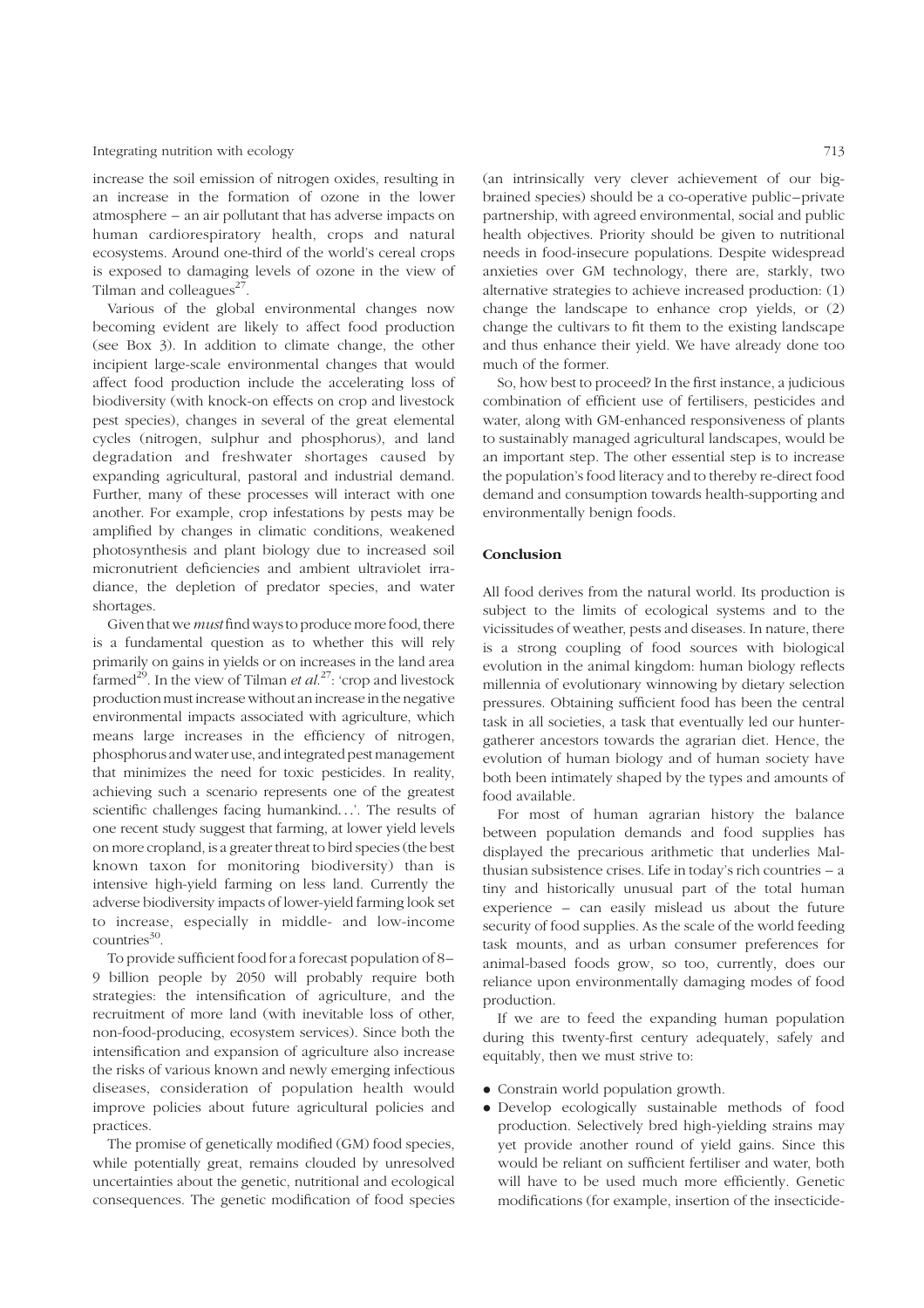producing Bt gene), wisely used, may assist these efficiency gains.

- . Recognise the human evolutionary basis for the choice of an optimal nutrient profile, based on a diversity of foods:
	- $\circ$  Encourage consumption of fresh fruit and vegetables, thereby reducing consumption of energy- and materials-intensive processed foods and animal foods.
	- $\circ$  Discourage the view that meat is the mainstay of an affluent diet. For dietary optimisation the level of perperson meat consumption need only be moderate.
- . Achieve greater equity in world trade; encourage economic development that allows for local production of staple foods as opposed to emphasising export crops; and seek fairer and more efficient food distribution systems.
- . Recreate the conditions that support viable small-scale, community-based farming. Centralised large-scale approaches to agribusiness in low- and middle-income countries have done widespread damage to the social fabric of local communities, livelihoods, well-being and health.

We may already have pushed some of the world's foodproducing systems to, or in some cases beyond, their limits. Yet, given the ongoing increase in world population, and the rise in consumer expectations, we will need to at least double world food production by around 2050. Without remarkable new technical breakthroughs, coupled with the environmentally benign food production methods, such increases may not be achievable on a sustainable basis.

While most of the world's current concerns have to do with terrestrial food production, there is a classic 'Malthusian' crisis emerging in the oceans, where modern harvesting technologies have been combined with the ancient ethos of the hunter-gatherer: 'Mining the sea at the present rate will result in the extinction of fish species and the destruction of whole ecosystems, with unforeseen consequences'25.

In the early 1990s I wrote: 'Meanwhile, we are burning the candle at both ends: while human populations continue to grow, particularly in areas where soils are relatively less fertile, so the land resource base used for farming and grazing is degrading – and the supply of freshwater, both surface and subterranean, is dwindling.

# Box 3 – Global climate change and food production

Historically, climatic fluctuations have repeatedly caused food shortages, famine, deaths and social unrest<sup>1</sup>. The climate is less irregular in Europe and North America than in most other regions, particularly tropical and sub-tropical regions. Floods and famines in China and famines in India have been notorious killers over the centuries.

Under climate change conditions, food yields will be affected by changes in average temperature and patterns of annual rainfall<sup>2,3</sup>. Higher temperatures may reduce crop yields in tropical regions and excessive heat may harm grain flowering. A study at the International Rice Research Institute, in the Philippines, found that the yield of rice fell by 10% for every 1*8*C increase in the mean night-time minimum temperature during the dry season<sup>4</sup>.

Recent studies modelling the future impact of climate change on food yields forecast a 'modest' overall net decline. However, the models indicate a world of 'winners and losers', there being great regional variation in the impact<sup>2</sup>. Higher temperatures may reduce crop yields in tropical regions. Most of the losers tend to be in low-latitude countries where food insecurity is already widespread (including South Asia, parts of the Middle East, North Africa, much of Sub-Saharan Africa and Central America). Irrigationdependent agriculture would be vulnerable to reduced rainfall, exacerbated by heightened evaporative losses. Less predictably, climatic changes would influence the ecology of plant pests and pathogens. Further, great damage would accrue from the likely increase in floods, droughts, storms and fires under climate change.

Sea-level rise is another environmental consequence of global warming. A half-metre rise, which could occur by 2100 because of climate change, would approximately double the number who experience flooding annually from around 50 million to 100 million (at today's population). Some of the world's coastal arable land and fish-nurturing mangroves would be damaged by sea-level rise. Rising seas would also cause salination of coastal freshwater aquifers, particularly those beneath small islands.

# References

- 1 Bryson RA, Murray TJ. Climates of Hunger: Mankind and the World's Changing Weather. Madison, WI: University of Wisconsin Press, 1977.
- 2 Rosenzweig C, Tubiello FN, Goldberg R, Mills E, Bloomfield J. Increased crop damage in the US from excess precipitation under climate change. Global Environmental Change 2002; 12: 197 –202.
- 3 Lobell DB, Asner GP. Climate and management contributions to recent trends in US agricultural yields. Science 2003; 299: 1032.
- 4 Peng S, Huang J, Sheehy JE, Laza RC, Visperas R, Zhong X. Rice yields decline with higher night temperature from global warming. Proceedings of the National Academy of  $Science 2004:$  101: 9971-5.